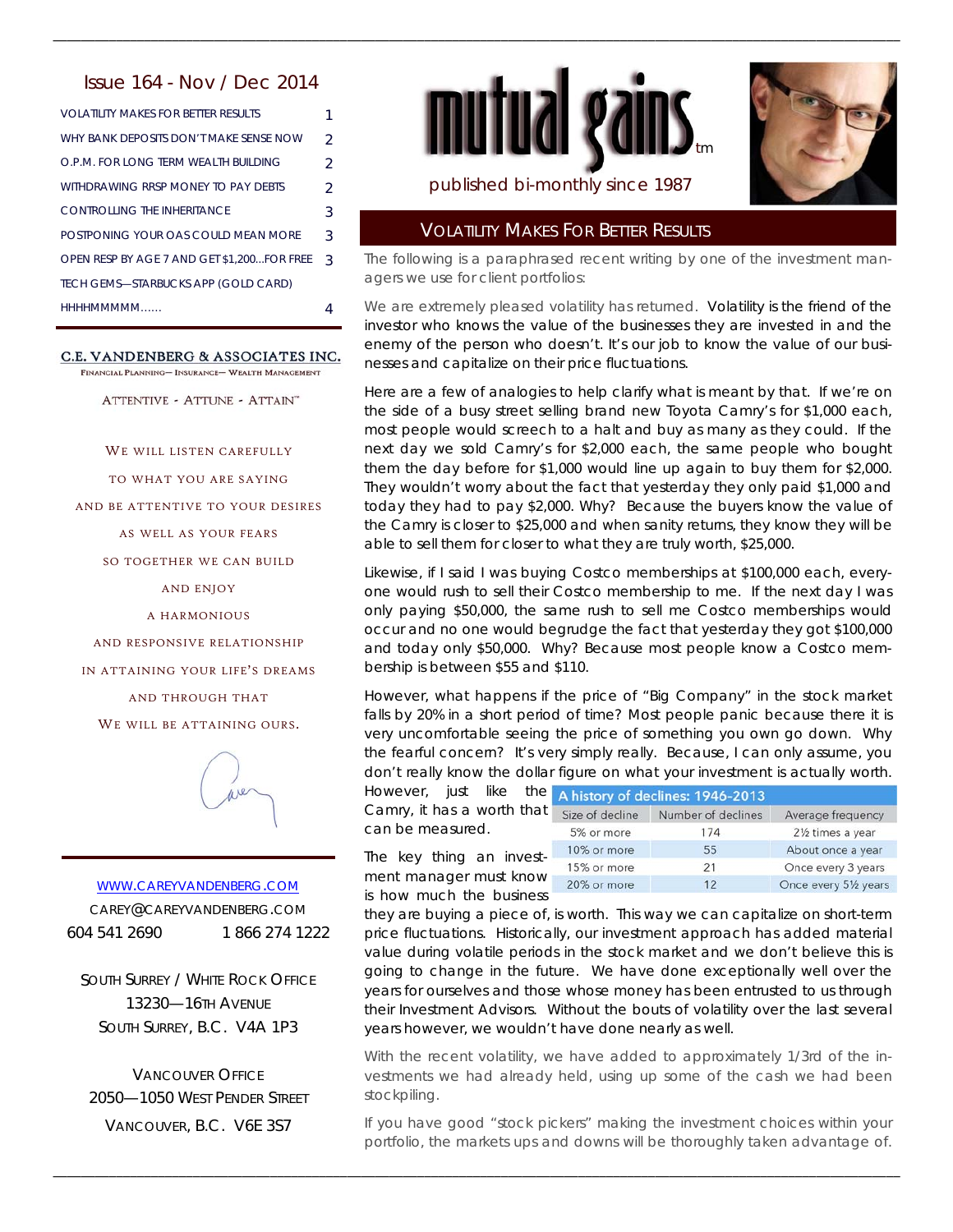### Page 2

#### *(Continued from page 1)*

This is done, not by trying to anticipate the emotional reactions of the market but by buying pieces of the companies when they are below what they are truly worth. Portfolios with disciplined investment managers who know the value of what they are buying, are improved the most during times like these.

\_\_\_\_\_\_\_\_\_\_\_\_\_\_\_\_\_\_\_\_\_\_\_\_\_\_\_\_\_\_\_\_\_\_\_\_\_\_\_\_\_\_\_\_\_\_\_\_\_\_\_\_\_\_\_\_\_\_\_\_\_\_\_\_\_\_\_\_\_\_\_\_\_\_\_\_\_\_\_\_\_\_\_\_\_\_\_\_\_\_\_\_\_\_\_\_\_\_\_\_\_\_\_\_\_\_\_\_\_\_\_\_\_\_\_\_\_\_\_\_\_

## WHY BANK DEPOSITS DON'T MAKE SENSE NOW

5 year GIC rates have hovered around 2.3% for a long time now. On a "high interest" savings account you might get about 1.30%. Everyone knows inflation is higher and it is clearly evident in basic living expenses such as food and until recently, gas at the pump. However, the reason interest rates are low is because there is a lot of slack in the economies of the world due to the debt bubble bursting in late 2008. That debt bubble was being blown up for the past few decades. The effects of that won't disappear overnight. In fact, it's been 5 years and we are still in ultra low interest rate territory. This is not expected to change much any time soon. 2024 maybe?

This leaves conservative investors, those clinging to the inordinate amounts of cash in bank deposits, facing a stark reality. You can expect to have your money losing money to inflation every month you continue to hold them. This is mostly likely going to continue for several years.

# O.P.M AS A LONG TERM STRATEGY FOR BUILDING WEALTH

I'm a strong proponent of investing on a monthly basis. A cross section of my clients who contribute to their portfolios, whether that be their RRSP or TFSA, have been better wealth builders than those who don't. There are 3 parts to their success: Adhering to a healthy financial habit, automatically taking advantage of the downs by investing when many people are scared to, and letting time work it's compounding magic.

You can apply the same principal using OPM or "Other People's Money". This is simply the use of borrowed money to "leverage" the amount of money you have working for you. The power of using OPM is one most people may have seen the benefit of through their own home. It's not that real estate has been such a fabulous investment on it's own, it's much more so the power of using OPM. You may have very little money to invest however, you have cash flow that can pay the borrowing costs of a loan to finance a much larger investment.

Let's compare investing on a monthly investment versus using that monthly instead to finance an investment loan:

- Dylan invests \$400 / month and averages 7% per year. After 15 years his portfolio grows to \$129,060.
- Ashley applies the \$400 / month to cover the interest on a \$120,000 investment loan. Using the same 7%, this lump sum investment grows to \$331,080. Pay off the \$120,000 loan and you are left with \$211,080.

These are 2 totally different ways to use cash flow that you can work with. They also have very different levels of risk. Investing on a monthly basis is much more conservative, one that anyone and I mean ANYONE can use and should use to build wealth. The OPM strategy can be effective but it should only be used with care and in the context of a concisely laid out financial plan.

## WITHDRAWING MONEY FROM RRSP TO PAY DEBTS (NOT A GOOD IDEA)

Should you find yourself in a financial bind and you owe money which you can't pay with your non-RRSP resources, or by borrowing somewhere else to consolidate your debts, the RRSP should not be used to pay those debts. The reason for this is simple. Your RRSP's may actually be protected in the event you are forced to claim bankruptcy which could be the inevitable path you are heading down.

Rather than raiding your RRSP (Peter) to pay Paul, you may want to take action to protect any assets that your creditors can seize. Depending on your situation, debt restructuring through a consumer proposal or perhaps an assignment in bankruptcy (i.e., using a trustee) may make more sense.

Recourse through the courts means that the people you owe money to have the right to sue you in order to recover the debt. If the lender's lawsuit is successful, the court will issue a judgment, usually followed by a Writ of Execution or a Writ of Seizure. These writs allow a creditor to seize bank accounts, garnishee wages, and register a claim. The writs however don't allow the creditor to seize RRSPs. This will leave you in a financially better place than if you had withdrawn money from your RRSP, allowing you a base to build from once again. (Note: although RRSP's may be protected from creditors, other registered accounts such as RESPs and RDSPs are not as secure).

\_\_\_\_\_\_\_\_\_\_\_\_\_\_\_\_\_\_\_\_\_\_\_\_\_\_\_\_\_\_\_\_\_\_\_\_\_\_\_\_\_\_\_\_\_\_\_\_\_\_\_\_\_\_\_\_\_\_\_\_\_\_\_\_\_\_\_\_\_\_\_\_\_\_\_\_\_\_\_\_\_\_\_\_\_\_\_\_\_\_\_\_\_\_\_\_\_\_\_\_\_\_\_\_\_\_\_\_\_\_\_\_\_\_\_\_\_\_\_\_\_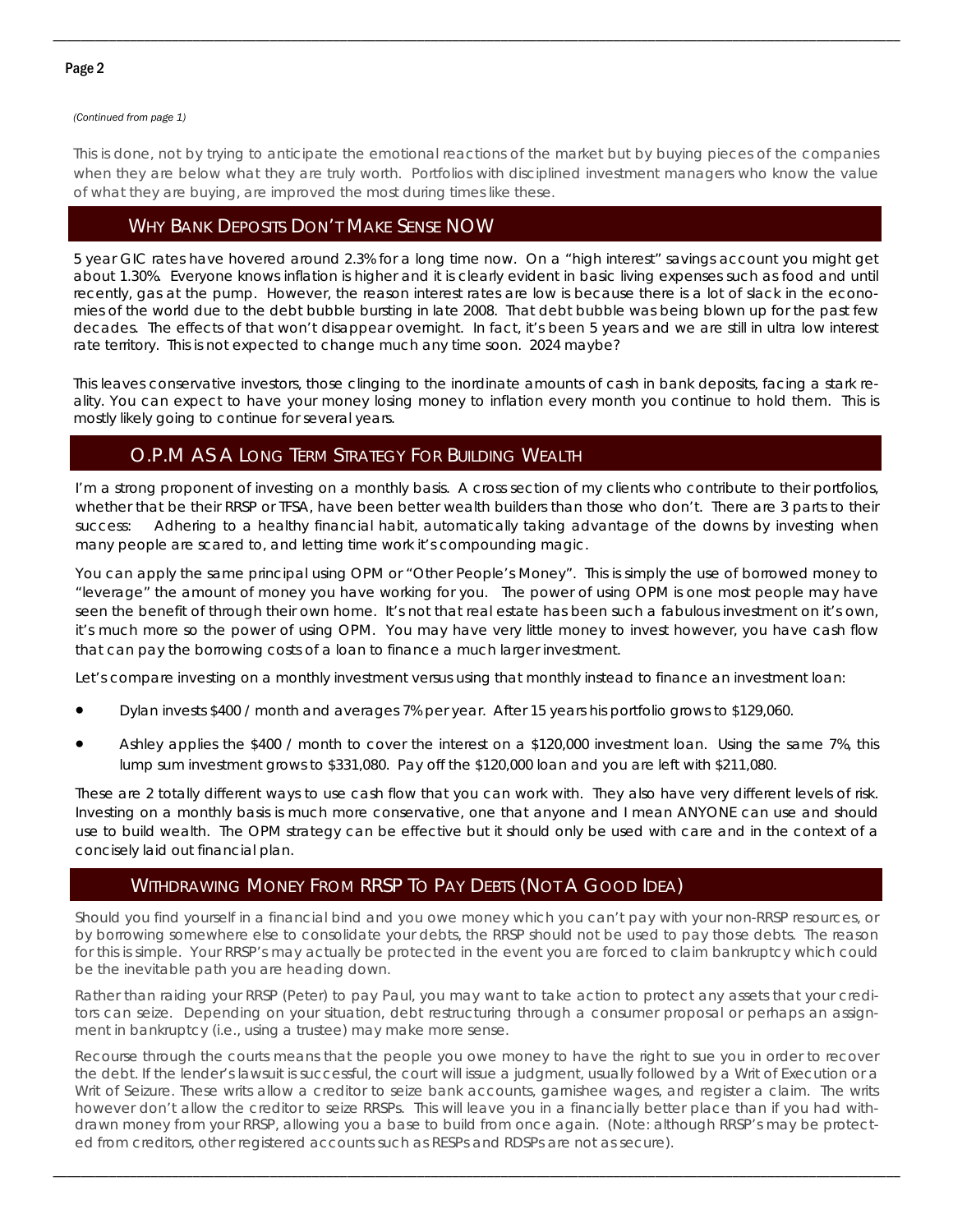# CONTROLLING THE INHERITANCE YOU'LL BE GIVING

Your adult children are great people but one thing you are unsure and a bit uneasy about is, that one child who doesn't seem to be very good with money. In fact, they could burn through the money that you will leave them really fast. There is a way however you can set things up so the money they get from you when you pass on, provides for them for the rest of their life and then have your money pass to your grandchildren.

\_\_\_\_\_\_\_\_\_\_\_\_\_\_\_\_\_\_\_\_\_\_\_\_\_\_\_\_\_\_\_\_\_\_\_\_\_\_\_\_\_\_\_\_\_\_\_\_\_\_\_\_\_\_\_\_\_\_\_\_\_\_\_\_\_\_\_\_\_\_\_\_\_\_\_\_\_\_\_\_\_\_\_\_\_\_\_\_\_\_\_\_\_\_\_\_\_\_\_\_\_\_\_\_\_\_\_\_\_\_\_\_\_\_\_\_\_\_\_\_\_

You first determine how much money you want to lock up which will provide a monthly income to the adult. That money is deposited with an insurance company where the adult child is named as the beneficiary. You make your grandchildren the contingent beneficiaries.

Just because you have put this in place doesn't mean you can't change it. You can request the life insurance company return your money to you. It is in fact, in your name while you are alive. If you leave things in place however, when you pass on, the deposit you have set up for your adult child is used to purchase an annuity. That annuity will pay out an income for the rest of your adult child's life and should there be money left over, that money will go to your grandchildren.

There is more than one way to allocate money to your adult children and grandchildren and control how that money will be used when you pass on. As well, you can customize it to so it will happen exactly as you want it to, even when you are gone.

## POSTPONE YOUR OAS AND GET MORE \$'S

As of July 2013, you can choose to start getting your Old Age Security (OAS) as late as age 70 instead of the traditional 65 years of age. With more people continuing to work past 65, this can be a very important choice to make because, 1) a large part of what you could be receiving may either be paid back to the government in tax and 2) the amount of OAS could actually be reduced because of the "clawback". In other words, at the end of the day, you won't be getting \$6,082.32 / year but instead it could be as low as \$0 because of extra tax and clawbacks. This is all because no planning was done.

So how do you decide? Shortly after your 64th birthday, you'll receive a letter from Service Canada indicating that you will be eligible for OAS as of your 65th birthday. If you do nothing, your OAS will start automatically. If you wish to defer receipt of OAS, tick the box "I declare that I do not wish to receive OAS at this time" at the end of the letter, sign it, and return it to Service Canada.

Of course the decision of "to take or not to take" should be done in consultation with a Financial Planner. That way, you will be ensuring that you are maximizing the amount of money that you keep and minimizing what you have to send back to CRA.

# OPEN RESP BEFORE CHILD TURNS 7 AND GET \$1,200

B.C. Training & Education Grant which is a one time offer of having \$1,200 being paid into an RESP for your child or grandchild. That grant money, if left in the RESP to grow without adding any of your own money, would mean each of your children would have \$2,415 (@ 6% / year) or \$3,022 (@ 8% / year). All you have to do is open an RESP and you need to do it before your child turns 7.

After August 15th 2015, you will get a notification from the B.C. government that you need to apply for the grant. The \$1,200 should follow shortly thereafter, deposited directly into your new RESP. You can get all the details on the B.C. Government website.

### TECH GEMS— STARBUCKS APP

You actually don't really need the app for this although the app makes things easier. You just need to register. With each purchase at Starbucks you collect a "star". The key thing is to have them ring in each purchase separately. For Cheryl and I, it's 2 coffees, each rung in separately. We buy "short" coffees and sit to enjoy them while spending an hour or two reading on Saturday and Sunday mornings. A refill is free. After 12 stars you earn a free item on the menu—ANY item. Save those for when you want one of their expensive drinks or even a sandwich. Using the program this way puts each star's value at approximately 45 cents. With mental accounting our 2 short coffees only costs us \$1.85 instead of \$2.80. I say "mental accounting" because what you get free you may not have actually bought them if you had to pay for them yourself. Although, that free sandwich has come in handy when I've been running around.

\_\_\_\_\_\_\_\_\_\_\_\_\_\_\_\_\_\_\_\_\_\_\_\_\_\_\_\_\_\_\_\_\_\_\_\_\_\_\_\_\_\_\_\_\_\_\_\_\_\_\_\_\_\_\_\_\_\_\_\_\_\_\_\_\_\_\_\_\_\_\_\_\_\_\_\_\_\_\_\_\_\_\_\_\_\_\_\_\_\_\_\_\_\_\_\_\_\_\_\_\_\_\_\_\_\_\_\_\_\_\_\_\_\_\_\_\_\_\_\_\_